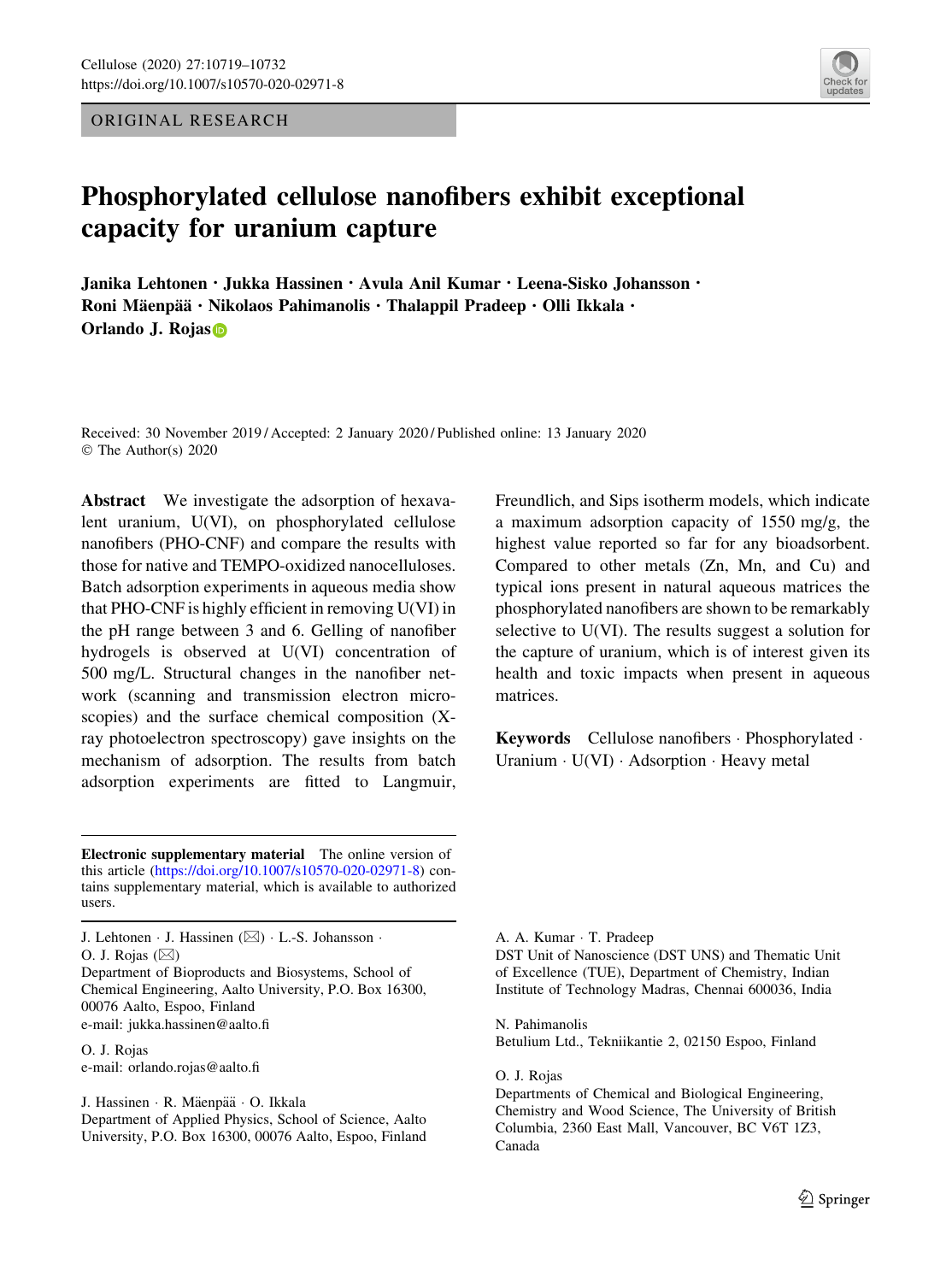#### Introduction

Cellulose has been considered in the development of eco-friendly materials. Particularly, cellulose nanofibers (CNF) have raised interest for their suitability for water purification and heavy metal removal (Voisin et al. [2017\)](#page-13-0). Chemical pretreatments have been used to reduce the energy consumed in CNF production and to introduce functional groups and charges on its surface. Such pretreatments include TEMPO oxidation, sulfonation, cationization, and phosphorylation (Klemm et al. [2018\)](#page-12-0). The nanoscopic dimensions of CNF result in materials with a high surface area, which enhances interaction with metal ions (Bethke et al. [2018](#page-11-0)). Consequently, anionic CNF has been studied for removal of several heavy metals (Ma et al. [2012;](#page-12-0) Liu et al. [2015a](#page-12-0)). In this application, uranium is highly relevant given its occurrence in natural water as a result of leaching from mineral deposits and industrial processes, e.g., mining waters and nuclear fuel cycle facilities (WHO [2011;](#page-13-0) Kapnisti et al. [2018\)](#page-12-0). In Finland, for example, concentrations as high as  $\sim 15$ mg/L have been determined for uranium in water obtained from drilled wells (Asikainen and Kahlos [1979\)](#page-11-0). Uranium removal from these waters is important since it is both hazardous to the environment and toxic to humans. It can cause a kidney failure due to its chemical toxicity, which is typically of greater concern compared to its radioactivity (Kapnisti et al. [2018\)](#page-12-0).

In aqueous media, two stable oxidation states are common for uranium, U(IV) and U(VI) (Aly and Hamza [2013](#page-11-0); Xie et al. [2019](#page-13-0)). Under aerobic conditions, uranium is present in aqueous solutions in its hexavalent form as uranyl ions  $(UO_2^{2+})$  (Sylwester et al. [2000;](#page-13-0) Cai et al. [2017](#page-12-0); Sarafraz et al. [2017](#page-13-0)), which predominate in acidic environments (Riegel and Schlitt [2017\)](#page-13-0). As pH increases, hydrolysis of uranyl leads to the formation of  $({\rm UO_2})_p({\rm OH})_q^{(2p-q)}$  species (Berto et al. [2012\)](#page-11-0). The uranyl ion can also form various complexes with carbonates present in groundwater (Xie et al. [2019\)](#page-13-0). Due to uranyl complexation, in this manuscript U(VI) is discussed instead of  $UO_2^2$ <sup>+</sup> since we consider conditions where various  $UO_2^2$ <sup>+</sup> complexes are present.

The presented information points to the urgent need of technologies that are effective for uranium removal or to prevent the release of toxic concentrations of uranium into the environment (Ghasemi Torkabad

et al. [2017\)](#page-12-0). Common techniques used for heavy metal extraction include membrane processes, ion exchange, adsorption, precipitation, and solvent extraction (Chen et al. [2017](#page-12-0); Xue et al. [2017;](#page-13-0) Sarafraz et al. [2017\)](#page-13-0). As a low-cost, easily applicable alternative, adsorption has been considered promising for the removal of U(VI) from aqueous solutions (Su et al. [2018\)](#page-13-0). In such application, bioadsorbents are sought after given a number of advantages including costs, geographical availability and the possibility of metal recovery after incineration.

Due to the high affinity of phosphoryl groups to uranium (Zhou et al. [2015\)](#page-13-0), phosphorylated materials such as lignin (Bykov and Ershov [2009](#page-12-0)), pine wood sawdust (Zhou et al. [2015\)](#page-13-0), graphene oxide (Liu et al. [2015b;](#page-12-0) Chen et al. [2017\)](#page-12-0), carbon spheres (Yu et al. [2014\)](#page-13-0), chitosan (Sakaguchi et al. [1981](#page-13-0); Morsy [2015](#page-12-0)), cactus fibers (Prodromou and Pashalidis [2013](#page-12-0)), polyethylene (Shao et al. [2017\)](#page-13-0), zirconium (Um et al. [2007\)](#page-13-0), and mesoporous silica (Sarafraz et al. [2017;](#page-13-0) Xue et al. [2017](#page-13-0)), have been demonstrated for uranium removal. Phosphorous-based functional groups act as chelating agents and thus favor binding of uranyl species (Xie et al. [2019](#page-13-0)). Phosphorylated cellulose nanomaterials have been studied for adsorp-tion of Fe<sup>3+</sup> (Božič et al. [2014](#page-11-0)),  $Cu^{2+}$ , and Ag<sup>+</sup> (Liu et al. [2015a](#page-12-0)). In addition, CNF bearing bisphosphonate has been shown to be efficient for vanadium removal (Sirviö et al. [2016\)](#page-13-0) while phosphorylated CNF nanopapers have been prepared for the removal of copper (Mautner et al. [2016\)](#page-12-0). The removal of U(VI) has been studied with TEMPO oxidized CNF (TO-CNF), which achieved an adsorption capacity of 167 mg/g (Ma et al. [2012](#page-12-0)), and with carboxycellulose nanofibers prepared by nitro-oxidation, presenting a maximum adsorption capacity of 1470 mg/g (Sharma et al. [2017](#page-13-0)). However, to the best of our knowledge, there are no reports on the removal of U(VI) using phosphorylated CNF (PHO-CNF), which is surprising given the prospects indicated for other metals in the earlier studies.

In addition to chemical chelation, surface sorption mechanisms occur at the solid–liquid interface, such as physisorption, complexation, ion exchange, and precipitation, all of which play a crucial role for uranium removal (Xie et al. [2019](#page-13-0)). In this work, we study the removal of uranium with PHO-CNF using several batch adsorption approaches. Furthermore, we compare the uranium removal efficiency of PHO-CNF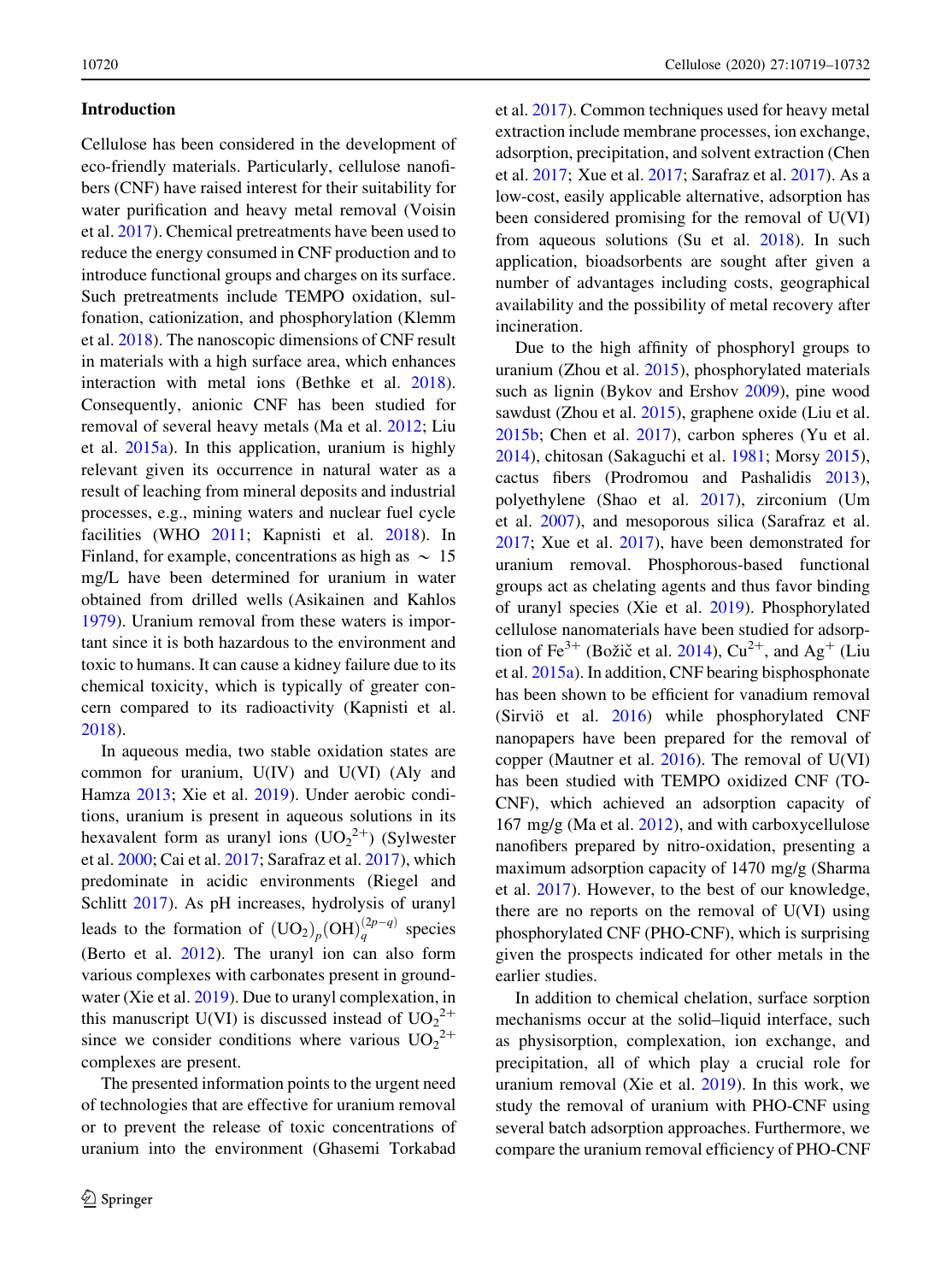with different phosphorylation degrees with that determined for native CNF and TO-CNF. The nanocelluloses are characterized by Fourier transform infrared spectroscopy (FT-IR), zeta potential measurements, and transmission electron microscopy (TEM) imaging. Results from the scanning electron microscopy (SEM), TEM, and X-ray photoelectron spectroscopy (XPS) after adsorption are found to give insights into the adsorption mechanism of U(VI). The effect of pH on the adsorption of U(VI) and selectivity against other metals are also studied. Adsorption data at pH 6 are fitted to the Langmuir, Freundlich, and Sips isotherm models. The data was found to fit best with the Sips isotherm, demonstrating a maximum adsorption capacity of 1550 mg/g, the highest among the values reported so far for organic adsorbents.

# Experimental

#### Materials

Native CNF was produced at Aalto University from bleached birch pulp by a method reported previously (Rajala et al. [2016](#page-12-0)). PHO-CNF and TO-CNF were obtained from Betulium Oy, Finland. The concentrations of phosphoryl groups provided by the manufacturer were 0.66 and 1 mmol/g for the PHO-CNF samples referred to as  $PHO-CNF<sub>0.66</sub>$  and PHO- $CNF<sub>1.00</sub>$ , respectively. The concentration of carboxylate groups in TO-CNF was 1 mmol/g. Uranyl acetate, Arsenazo III, ascorbic acid, perchloric acid, and nitric acid were all obtained from Sigma Aldrich. Milli-Q water (Millipore) was used for the preparation of all solutions.

# Characterization of CNF

The electrostatic charge of CNF was determined with a Zetasizer Nano-ZS90 (Malvern), reported as zeta potential, and measured at pH 3, 5, 7, and 9 (adjusted by using 1 M HCl and NaOH) from 0.05 wt% CNF suspensions. The different types of CNF were imaged with a FEI Tecnai 12 TEM operating at 120 kV. For sample preparation,  $3 \mu L$  of 0.01 wt% CNF suspension was drop casted on a copper grid with an ultrathin carbon support film and the excess solution was blotted with filter paper after 1 min of contact time, followed by drying under ambient conditions.

Thereafter,  $3 \mu L$  of  $2\%$  uranyl acetate was drop casted onto the dried CNF sample in order to stain the sample. The excess solution was blotted with filter paper after 1 min of contact time, followed by drying under ambient conditions. FT-IR spectra of freeze-dried CNF samples were recorded with Nicolet 380 FT-IR Spectrometer using an ATR accessory. The spectra were recorded in the region of  $400-4000$  cm<sup>-1</sup> with  $0.5$  cm<sup>-1</sup> intervals.

#### Adsorption experiments

A dry mass of 5 mg of the respective nanocellulose and a total volume of 15 mL of solution were used in the adsorption experiments, unless otherwise mentioned. Experiments were conducted at room temperature (21–22  $\textdegree$ C), which remained stable throughout the experiments. A stock solution of 2000 mg/L uranyl acetate was used to prepare the solutions. The adsorption isotherm studies were conducted with initial uranium concentrations of 10, 25, 50, 100, 200, 300, 400, and 500 mg/L. Experiments at different pH and with different CNF types were performed using an initial concentration of 100 mg/L uranium. For the isotherm study, for the comparison between CNF types, and for the selectivity study, the pH was adjusted to 6 using 2 M HCl and NaOH. In all experiments, glass vials were filled with 15 mL of the suspension containing uranium and CNF and sonicated to disperse the fibrils in an ultrasonic bath at 37 kHz for 5 min. The samples were then left in a shaker at 200 rpm for 55 min to reach the equilibrium. After the adsorption process, samples were taken from the solutions and filtered with  $0.1 \mu m$  filters (Whatman). Samples without CNF having similar initial U(VI) concentrations were used as controls to analyze any possible adsorption of U(VI) onto the filters. Based on this analysis, the adsorption of uranium onto the filters was found to be negligible. Uranium concentrations were determined spectrophotometrically with Arsenazo III method (Khan et al. [2006\)](#page-12-0) using a microplate reader (Synergy H1) to determine the absorbance of the solutions at 651 nm. Briefly, 25  $\mu$ L of ascorbic acid (100 g/L), 175  $\mu$ L of Arsenazo III (0.07 w/v% in 3 M perchloric acid) and 50  $\mu$ L of sample were added to the wells of a microwell plate. If necessary, the samples were diluted to reach a maximum U(VI) concentration of 10 mg/L before mixing with ascorbic acid and Arsenazo III. For each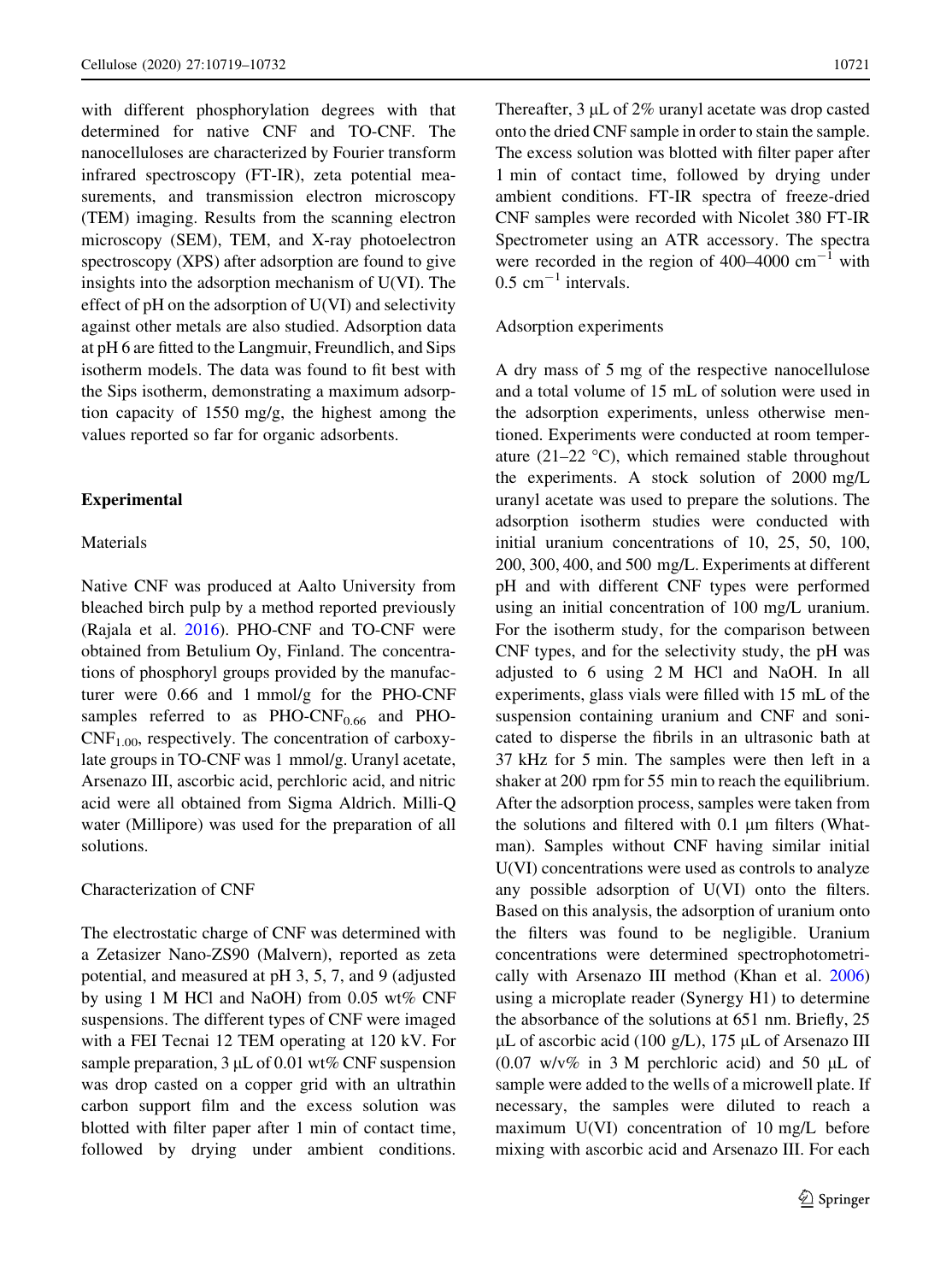<span id="page-3-0"></span>sample, two parallel measurements were conducted with the plate reader and the average of these values reported.

Selectivity experiments were conducted using a concentration of 10 mg/L for all the metals tested (U, Zn, Mn, and Cu). Other typical ions present in natural waters were also added to the solution according to Table S1 (adapted from Sankar et al. [2013\)](#page-13-0). In the selectivity tests, two different amounts of PHO- $CNF<sub>1.00</sub>$  were used, 5 mg and 0.25 mg (values given as dry mass in 15 mL solution). Metal concentrations in the samples used in the selectivity tests were analyzed with inductively coupled plasma mass spectrometry (ICP-MS) (PerkinElmer, NexION 300X). For ICP-MS analysis, the samples were diluted to a maximum concentration of 1 mg/L and digested with 5% (vol.) concentrated  $HNO<sub>3</sub>$  (68–70%) before analysis.

The percentage of U(VI) removed in adsorption studies was calculated based on Eq. (1):

$$
U \text{ removal } (\%) = \frac{C_0 - C_f}{C_0} \times 100\% \tag{1}
$$

and the equilibrium adsorption capacities  $(q_e)$  were calculated using Eq. (2):

$$
q_e = \frac{(C_0 - C_e)V}{m} \tag{2}
$$

where  $C_0$ ,  $C_f$ , and  $C_e$  are the initial, final and equilibrium concentrations (mg/L) of U(VI), respectively, V is the volume  $(L)$  and  $m$  is the mass of adsorbent (g) used.

Langmuir, Freundlich, and Sips isotherm models were used for fitting the experimental adsorption data. The Langmuir and Freundlich isotherm models are shown in Eqs.  $(3)$  and  $(4)$ , respectively:

$$
\frac{C_e}{q_e} = \frac{C_e}{q_{max}} + \frac{1}{q_{max}K_L}
$$
\n(3)

$$
\ln q_e = \ln K_F + \frac{1}{n} \ln C_e \tag{4}
$$

where  $q_{max}$  is the maximum adsorption capacity (mg/ g) and  $K_L$  is the Langmuir adsorption constant (L/mg).  $K_F$  is the Freundlich isotherm constant and n is the dimensionless heterogeneity factor.

The Sips isotherm model, a combination of the Langmuir and Freundlich isotherms, is expressed as Eq.  $(5)$ :

$$
\ln\left(\frac{q_e}{q_m - q_e}\right) = \frac{1}{n}\ln C_e + \ln K_s \tag{5}
$$

where  $q_m$  is the maximum adsorption capacity (mg/g) and  $K_s$  is the median association constant.

#### Characterization of  $PHO-CNF<sub>1.00</sub>$  after adsorption

The uranium stock solution was diluted to reach final concentrations of 50, 100, 250, and 500 mg/L. After mixing with  $PHO-CNF<sub>1.00</sub>$ , sonication and shaking as described earlier, a 10  $\mu$ L drop of the PHO-CNF<sub>1.00</sub> uranium suspension was drop casted onto the carbon tape on aluminum stubs and the stubs were placed in a -80 °C freezer overnight and freeze dried at  $-$  50 °C. For SEM imaging, the samples were sputter-coated with 3 nm of platinum-palladium and observed using an acceleration voltage of 1.6 kV with a scanning electron microscope (Zeiss Sigma VP). TEM samples for imaging after U(VI) adsorption were prepared by drop casting from the suspension with initial U(VI) concentration of 100 mg/L similarly as described in the characterization section without additional uranium staining.

#### X-ray photoelectron spectroscopy

Samples for XPS were prepared by vacuum filtration of PHO-CNF<sub>1.00</sub> onto 0.1  $\mu$ m filters after adsorption of U(VI) from the initial concentrations of 0, 100 mg/L, and 500 mg/L. After vacuum filtration, the filter cakes were frozen at  $-80$  °C and freeze-dried to obtain dry films. An electron spectrometer (AXIS Ultra, Kratos Analytical, UK) with monochromatic Al  $K\alpha$  irradiation at 100 W under neutralization was used for the measurements. Three different spots from each film were scanned and elemental surface compositions of the films were determined from low resolution survey scans. High resolution measurements of uranium U 4f, carbon C1s and oxygen O1s were also conducted. Pure cellulose filter paper (Whatman) was used as an in situ reference in all measurements. Data analysis was performed with CasaXPS software, using fitting parameters customized for celluloses and the C–O component of the high resolution C1s at 286.7 eV as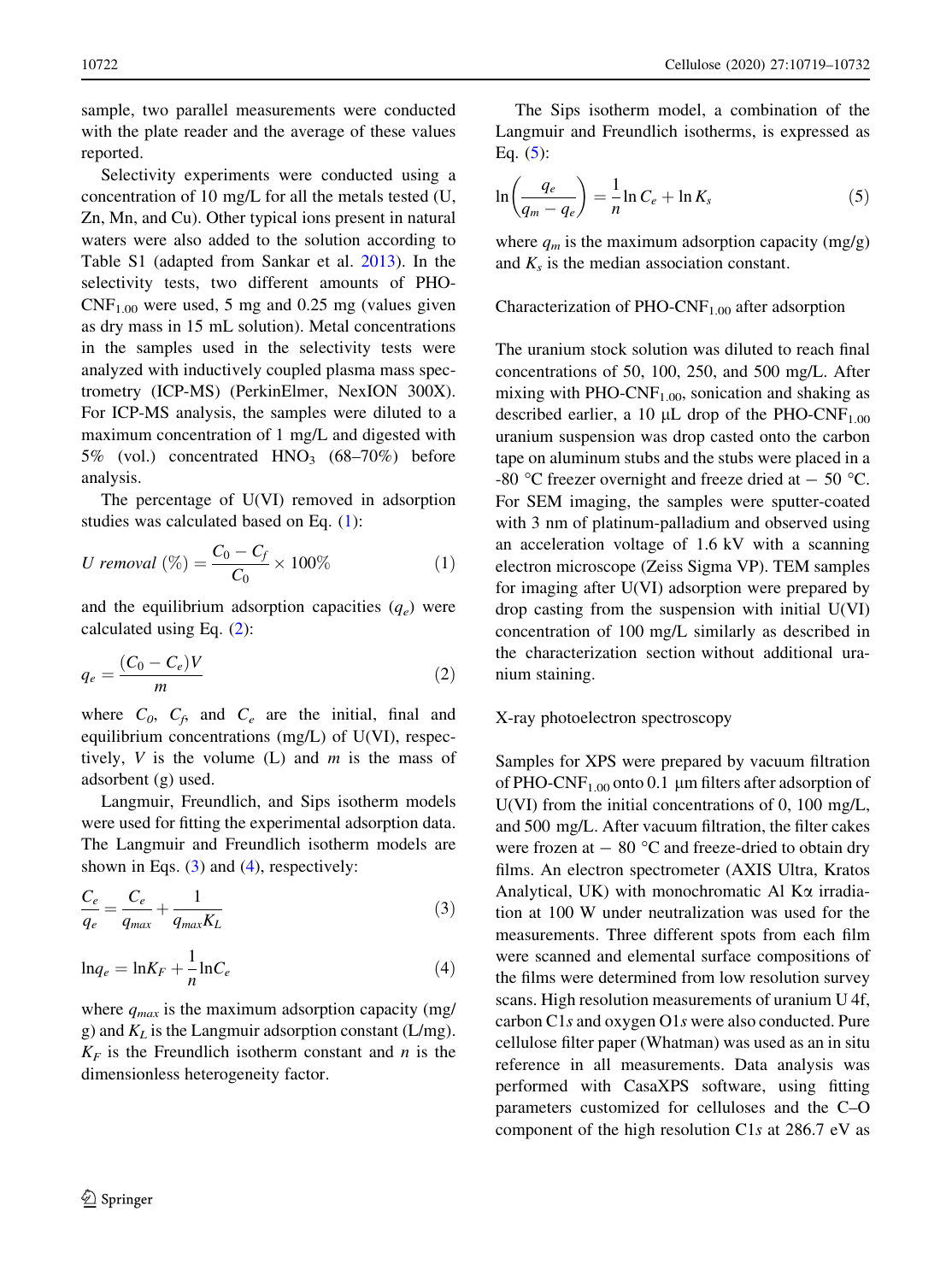the energy reference for all the spectra (Beamson and Briggs [1992](#page-11-0); Johansson and Campbell [2004\)](#page-12-0).

#### Uranium speciation

An ion speciation software (PHREEQC) was used to determine the uranyl speciation at pH range 3–7, and in the simulated drinking water used for selectivity experiments (Tables S2 and S3). The U(VI) concentration used for the calculations was 100 mg/L.

# Results and discussion

### Native and modified CNF

FT-IR was used to confirm the functional groups on the TO-CNF and PHO-CNF (Fig. 1a). The characteristic bands of cellulose were observed in all the samples (broad band at  $3340 \text{ cm}^{-1}$  due to O-H stretching vibrations, peak at around  $1640 \text{ cm}^{-1}$ corresponding to the O–H bending of adsorbed water and peaks at around 1030 and 2900  $\text{cm}^{-1}$  corresponding to the C–O and C–H stretching vibrations, respectively). For the PHO-CNF samples, additional peaks were detected at around  $820 \text{ cm}^{-1}$ ,  $930 \text{ cm}^{-1}$ , and 1230  $\text{cm}^{-1}$  which are assigned to P–O–C, P–OH, and P=O stretching vibrations, respectively (Suflet et al. [2006\)](#page-13-0). For the TO-CNF, a peak at around  $1600 \text{ cm}^{-1}$  was detected corresponding to the C=O

stretching vibration of the COO<sup>-</sup> group. The zeta potentials of all the CNFs were negative in the pH range tested (Fig. 1b). The zeta potential values for PHO-CNF and TO-CNF decreased as the pH increased. This can be explained by the deprotonation of carboxyl or phosphoryl groups. The zeta potentials of the native CNF indicate that it is negatively charged owing to the residual hemicelluloses (containing carboxyl groups) and other impurities originating from the fibers used to prepare the material.

TEM images of the CNFs used in the study are shown in Fig. [2.](#page-5-0) The images show a clear difference in the size of the native fibrils (Fig. [2a](#page-5-0)) compared to TO-CNF, PHO-CNF<sub>0.66</sub>, and PHO-CNF<sub>1.00</sub> (Fig. [2b](#page-5-0)–d). The native CNF consists of long fibrils, while much shorter fibrils are present inTO-CNF and PHO-CNF, due to the chemical treatment used in the respective preparation.

# Adsorption studies

Batch U(VI) adsorption experiments were conducted with the nanocelluloses. U(VI) adsorption was observed to happen within minutes but to ensure that equilibrium was reached, a contact time of 1 h was used in all adsorption tests.



Fig. 1 a FT-IR spectra and b zeta potentials in the pH range 3–9 of native CNF, PHO-CNF<sub>0.66</sub>, PHO-CNF<sub>1.00</sub>, and TO-CNF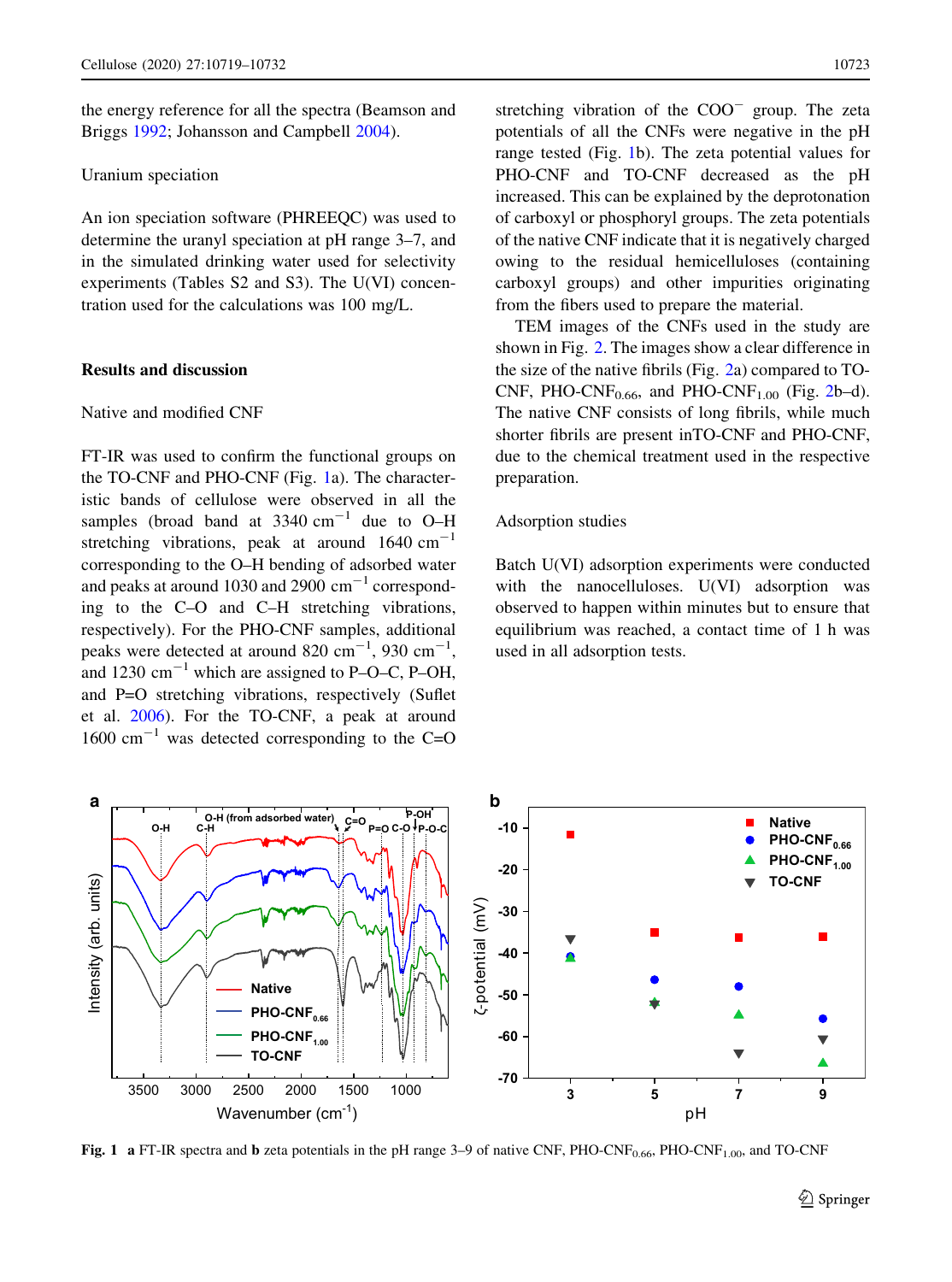<span id="page-5-0"></span>

Fig. 2 TEM images of a Native CNF, b TO-CNF, c PHO-CNF<sub>0.66</sub>, and d PHO-CNF<sub>1.00</sub>

# Comparison of adsorption on different types of CNF

First, the removal of U(VI) with the four different types of CNF was compared using an initial U(VI) concentration of 100 mg/L (Fig. 3). The results indicate that the PHO-CNF<sub>1.00</sub> was the most efficient of the nanocelluloses for uranium removal. The degree of phosphorylation was found to affect the removal of uranium only slightly, since 94% and 92% removal was observed with 1 mmol/g and 0.66 mmol/g phosphorylation degrees, respectively. However, the removal was significantly higher with PHO-CNF in comparison to TO-CNF (77%) or native CNF (7%). Based on the results, it can be concluded that the anionic charge of the CNF is an important factor in the adsorption of U(VI). The removal of U(VI) with PHO-CNF and TO-CNF can be mainly attributed to the



Fig. 3 Removal of U(VI) with PHO-CNF with varying degree of phosphorylation (1 mmol/g and 0.66 mmol/g), TEMPO oxidized CNF, and native fibrils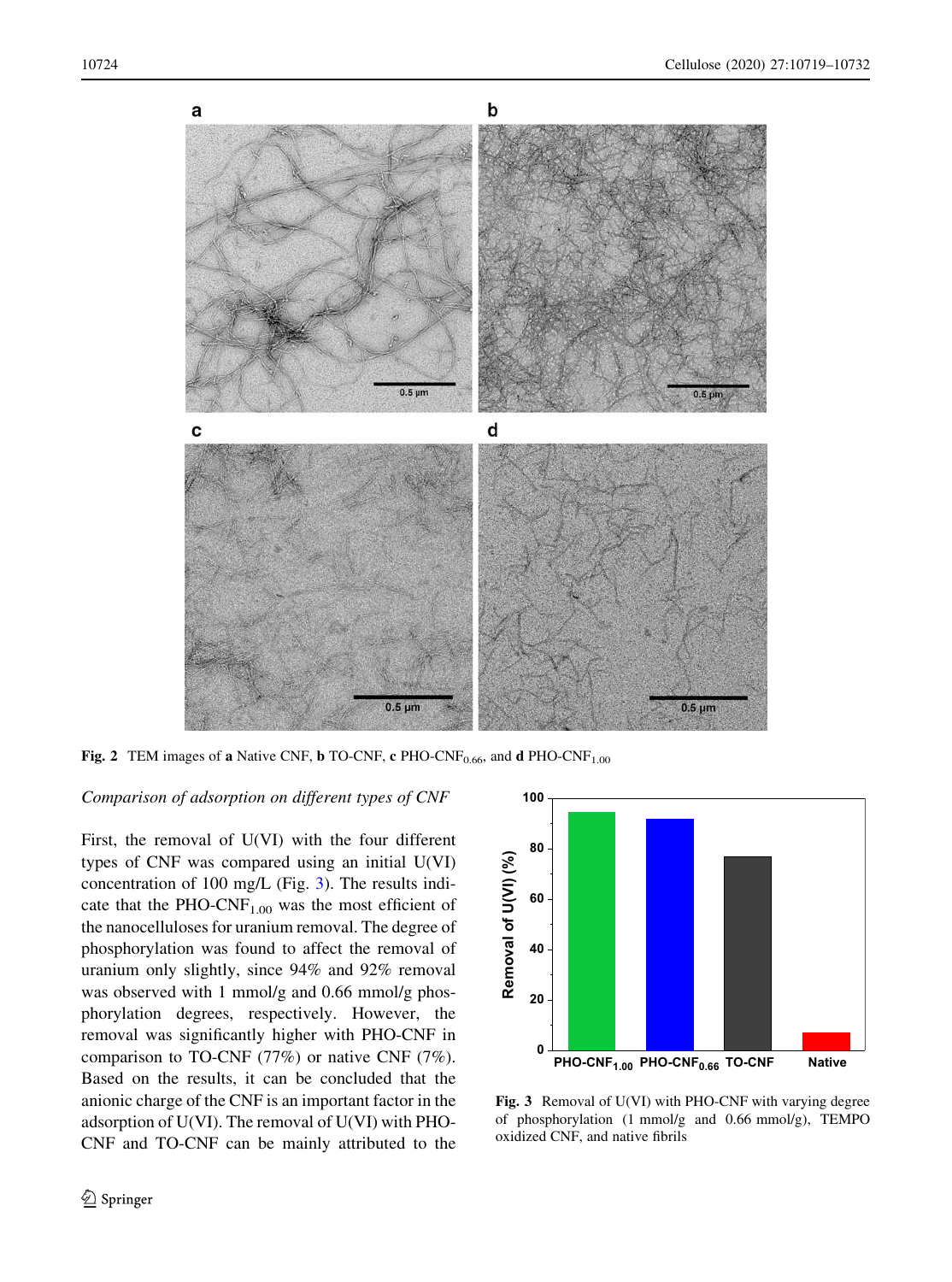phosphoryl and carboxyl groups present on the fibrils. In the case of native CNF, the adsorption is most likely explained by the slight negative charge on the fibrils, as confirmed by the zeta potential measurements. However, the higher removal degree achieved with PHO-CNF compared to TO-CNF indicate the higher affinity between phosphoryl groups and U(VI). In addition, the smaller dimensions of the PHO-CNF and TO-CNF compared to native CNF lead to higher surface area, thus enabling higher adsorption capacities. Based on the results of the comparison study, adsorption tests were further continued with PHO- $CNF<sub>1.00</sub>$ .

#### Characterization of PHO-CNF<sub>1.00</sub> after adsorption

In batch adsorption experiments, we observed gelling of the nanocellulose at high initial uranium concentrations, e.g. 500 mg/L (Fig. S1). Thus, the interaction of the fibrils with U(VI) was studied by SEM imaging of the PHO-CNF<sub>1.00</sub> after adsorption using given initial U(VI) concentrations (Fig. [4](#page-7-0)). It can be observed that the adsorption at initial uranium concentrations of 50 and 100 mg/L did not affect the fibrillar morphology and thus the colloidal stability of  $PHO-CNF<sub>1.00</sub>$ . However, an initial concentration of 250 mg/L led to the formation of sheet-like structures, and at 500 mg/L, also precipitate-like material was observed. In order to gain more insights on the formation of these structures, TEM images from samples that used an initial U(VI) concentration of 100 mg/L were taken after adsorption with PHO-CNF<sub>1.00</sub> (Fig. [5](#page-8-0)). The onset of aggregation can be observed in the images, as evidenced by the formation of fibril bundles, ultimately converging to sheet-like structures. It has been reported that due to the linear geometry of uranyl ion, sheet-like or chain-like structures can form upon complexation (Hu et al. [2018\)](#page-12-0). The individual fibrils observed in the images were surprisingly uniform in width, indicating uniform coverage of phosphoryl groups which led to a spatially homogeneous adsorption of U(VI). Distinctively, the width of the fibrils was measured to be  $15 \pm 2$  nm based on image analysis, which is larger than the width measured for the fibrils before adsorption  $(12 \pm 2 \text{ nm})$ .

These results indicate that crosslinking occurred between the fibrils and U(VI) at high initial U(VI) concentrations, which leads to aggregation of the fibrils. A similar gelling effect has been reported for CNF containing anionic functional groups and reports are available on the hydrogelation of carboxylated CNF with monovalent  $(Ag^+)$  (Dong et al. [2013a](#page-12-0)), divalent  $(Ca^{2+}, Zn^{2+}, Cu^{2+})$ , and trivalent cations  $(A1^{3+}$  and Fe<sup>3+</sup>) (Dong et al. [2013b\)](#page-12-0). Gelation was suspected to initiate from the screening of repulsive charges caused by cation-carboxylate interactions (Dong et al. [2013b\)](#page-12-0). Moreover,  $UO_2^{2+}$  has been found to cause the gelation of TO-CNF. 150 mg/L was reported as the threshold concentration of  $UO_2^{2+}$  for gel formation in a 0.05 wt% CNF suspension (Ma et al. [2012\)](#page-12-0). Formation of gels through ionic cross-linking has also been reported with TO-CNF and  $Al^{3+}$  cations (Masruchin et al. [2015](#page-12-0)). In this study, the gelling effect is likely due to the reduction of electrostatic repulsion between the nanofibers after the adsorption of U(VI).

Results of XPS analysis of  $PHO-CNF<sub>1.00</sub>$  after U(VI) adsorption (Fig. [6](#page-8-0) and Table S4) confirmed the presence of uranium in its hexavalent state on the fibers, based on the position of the U4f<sub>7/2</sub> peak  $(382.5 \pm 0.5 \text{ eV})$  which was detected after adsorption from both 100 mg/L and 500 mg/L samples (Moulder et al. [1995\)](#page-12-0). The XPS results are summarized in Table [1](#page-9-0), where the amounts of phosphorous, sodium, and uranium were calculated in relation to the nominal surface cellulose content of the respective sample, in order to remove the effect of adventitious carbon from the results. The nominal surface cellulose content was calculated from the total carbon and the C–O component of C1s. The decrease in surface cellulose upon increasing uranium content is mainly due to the increase of adventitious carbon (Fig. [6](#page-8-0) inset, C–C peak at 285 eV), indicating changes in the surface energy of cellulose surfaces (Johansson et al. [2011\)](#page-12-0) upon uranium adsorption.

The amount of sodium, which is present as a counterion of phosphoryl groups in the PHO-CNF, was found to decrease as the amount of uranium increased, indicating the occurrence of ion exchange. The amount of phosphorous remained stable in 0 mg/ L and 100 mg/L samples, and decreased slightly in the 500 mg/L sample. This is likely due to the increased coverage of uranium on the PHO-CNF<sub>1.00</sub>. Highresolution spectra of O 1s and U 4f with superimposed spectra from 100 to 500 mg/L samples are shown in Fig. S2. The similar shape of the superimposed U 4f spectra of 100 and 500 mg/L samples clearly indicates that uranium was adsorbed in both cases in a similar chemical form.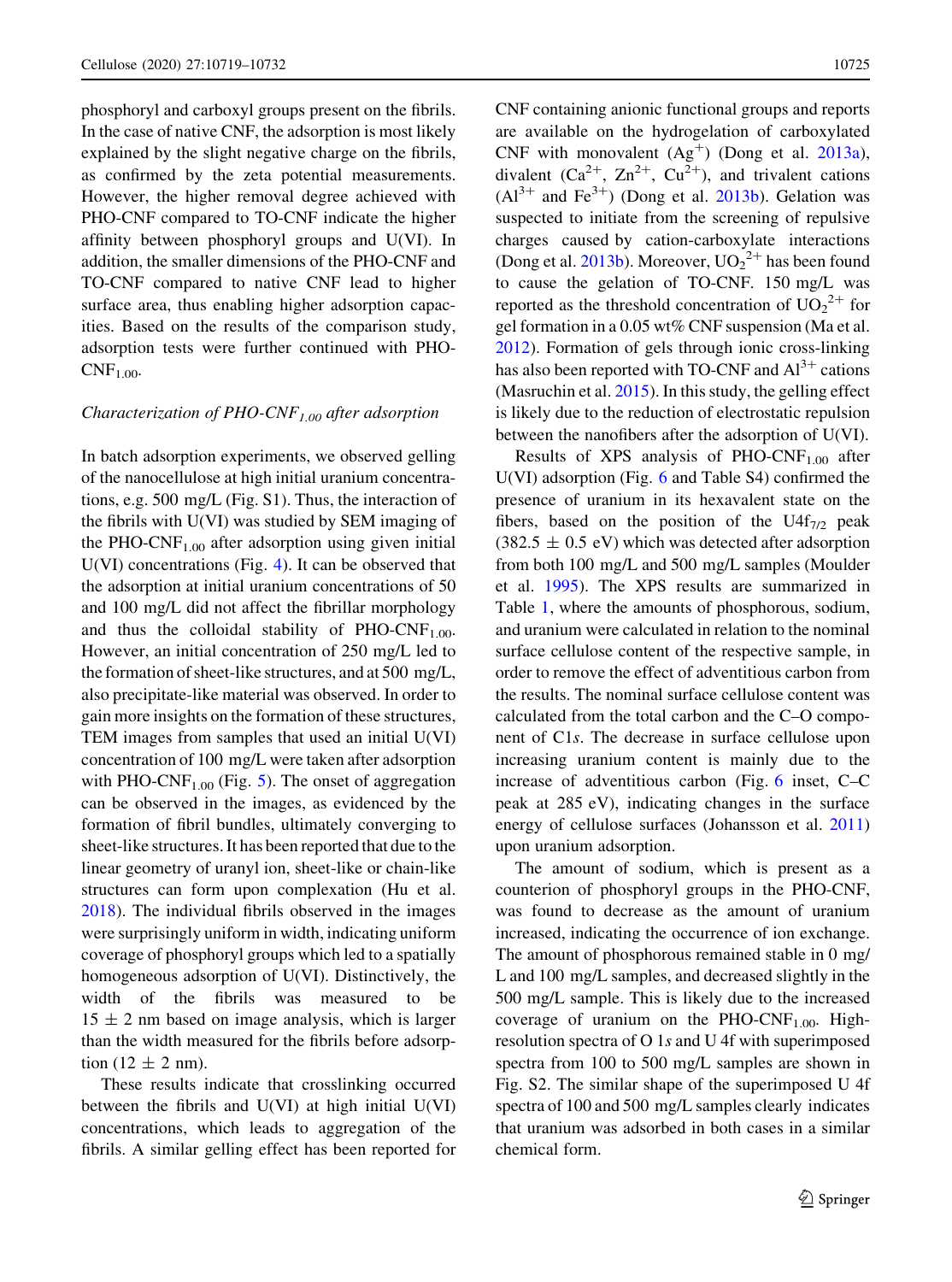<span id="page-7-0"></span>

Fig. 4 SEM images of PHO-CNF1.00 after 1 h contact with solutions with initial U(VI) concentration of 50, 100, 250, and 500 mg/L. Scale bars are 20  $\mu$ m (left) and 3  $\mu$ m (right)

Apart from elemental information within the topmost few nanometers, XPS survey spectra also yield information on elemental depth distributions within the surface region (Tougaard [1998](#page-13-0); Johansson et al. [2004\)](#page-12-0). According to the background shapes of carbon, oxygen, and uranium (see Fig. [6](#page-8-0) and Fig. S2), it is clear that uranium species observed in both treated samples were present as islands or open films with similar thicknesses (at least 3–5 nm).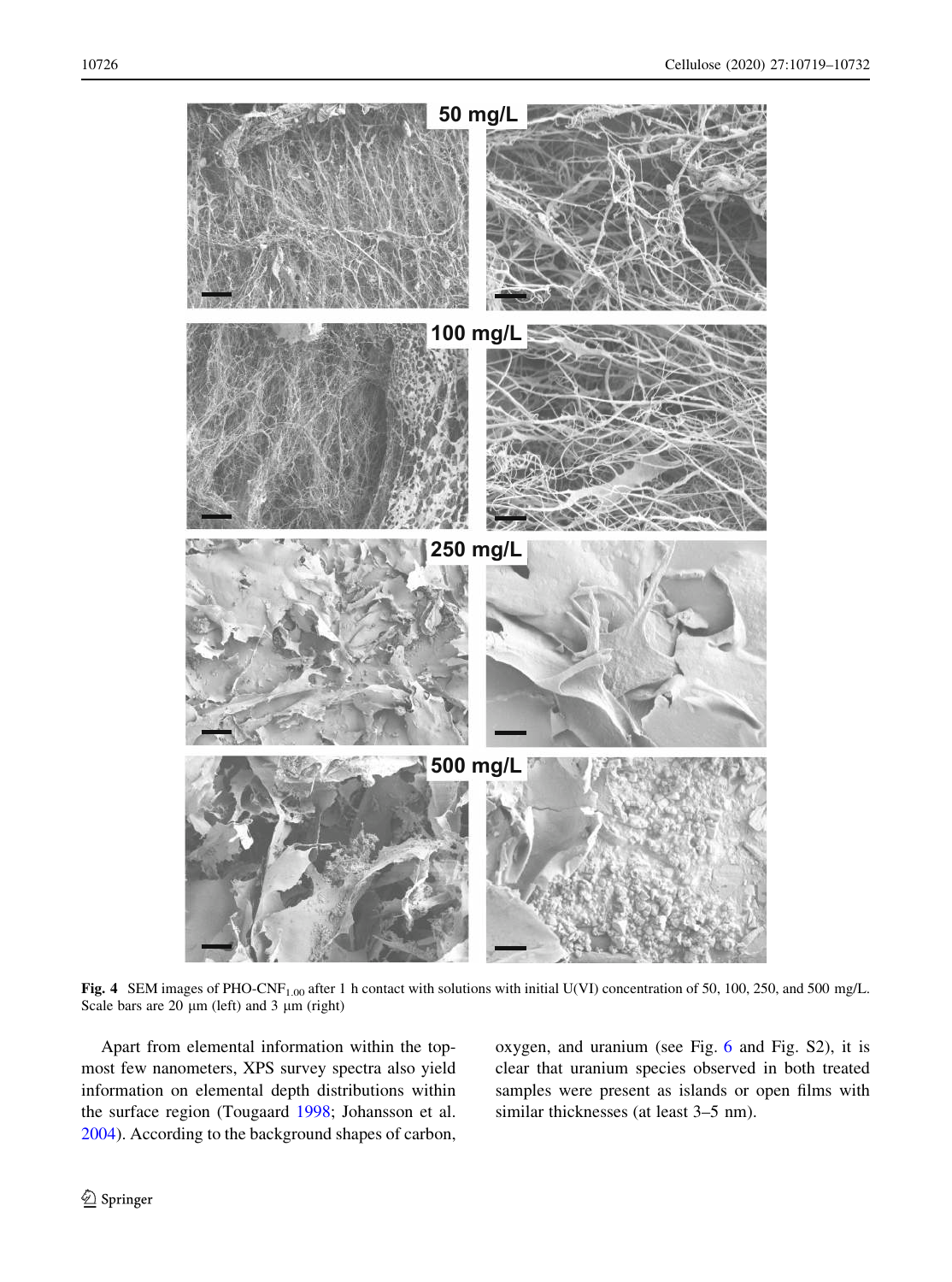<span id="page-8-0"></span>

Fig. 5 TEM images showing a overview and b magnified view of PHO-CNF<sub>1.00</sub> after adsorption of U(VI) from initial U(VI) concentration of 100 mg/L. The scale bars correspond to 1  $\mu$ m



Fig. 6 Survey spectra from XPS measurements of PHO- $CNF<sub>1.00</sub>$  after U(VI) adsorption from initial concentrations of 0, 100, and 500 mg/L and the in situ cellulose reference sample. High-resolution U 4f and C 1s spectra are included in the insets, as indicated

#### Effect of pH on U(VI) adsorption

Both the adsorbent charge and the speciation of U(VI) are influenced by pH (Guo et al. [2018](#page-12-0)). The optimum pH for heavy metal adsorption is typically acidic, around 4–6. At around neutral pH and higher, heavy

metals often tend to precipitate into hydroxides (Hokkanen et al. [2014\)](#page-12-0). The removal of uranium did not vary significantly in the pH range 3–6, as shown in Fig. [7.](#page-9-0) However, when pH was increased to 7,  $a \sim 30\%$  reduction in the uranium removal was observed.  $UO_2^{2+}$  speciation is dependent on pH, temperature and composition of the water. At pH values below 5, uranium mainly exists as  $UO_2^{2+}$  in solution. At pH values between 5–7, neutral and anionic uranium species can also form in addition to cationic uranyl complexes (Aly and Hamza [2013\)](#page-11-0). At  $pH > 6$ ,  $UO_2^{2+}$  forms complexes in the presence of carbonate causing reduction in U(VI) removal as reported for nanocrystalline titanium dioxide (Wazne et al. [2006](#page-13-0)) and iron oxyhydroxide (Wazne et al. [2003\)](#page-13-0).

#### Adsorption capacity

In order to quantify the maximum adsorption capacity of PHO-NFC<sub>1.00</sub>, adsorption experiments were performed with varying initial U(VI) concentration. The results were fitted to the Langmuir, Freundlich, and Sips adsorption isotherm models (Fig. [8\)](#page-10-0). As expected, the adsorbed uranium amount increases with the equilibrium concentration  $(C_e)$  and eventually stabilizes at high  $C_e$  values. Table S5 shows the isotherm parameters calculated based on Eqs. [\(3](#page-3-0)), [\(4](#page-3-0)), and ([5\)](#page-3-0). Based on the  $R^2$  values, the Sips isotherm was found to fit best with the experimental data. This model is, in fact, a combination of the Langmuir and Freundlich isotherms. The Langmuir isotherm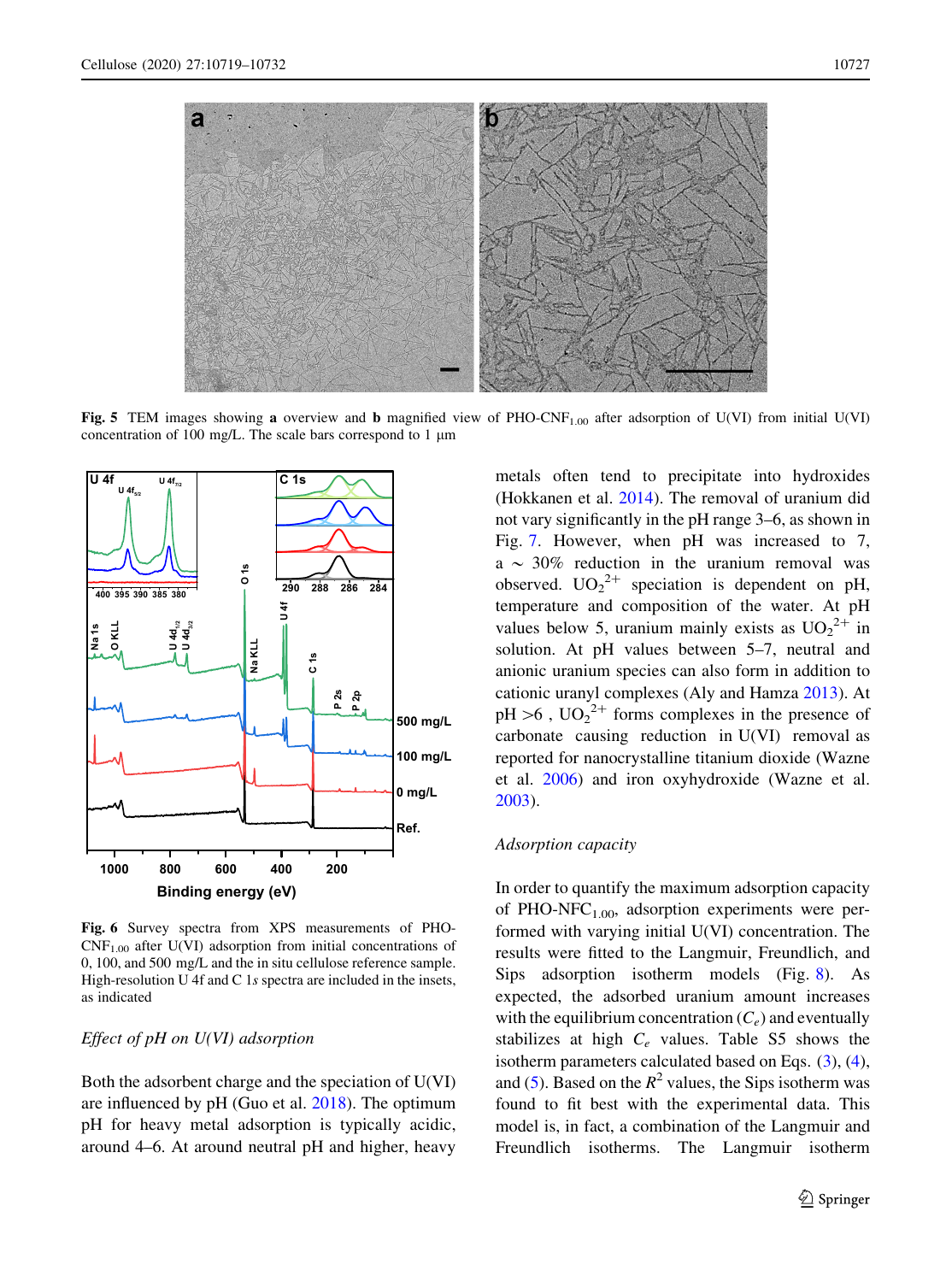| Sample                     | Nominal surface cellulose<br>content $(\% )$ | cellulose content $(\%)$ | P (at%) in relation to Na (at%) in relation to<br>cellulose content $(\%)$ | U (at%) in relation to<br>cellulose content $(\%)$ |
|----------------------------|----------------------------------------------|--------------------------|----------------------------------------------------------------------------|----------------------------------------------------|
| Reference<br>Whatman paper | 98                                           | 0.0                      | 0.0                                                                        | 0.0                                                |
| $0 \text{ mg/L}$           |                                              | 4.1                      | 3.2                                                                        | 0.0                                                |
| $100 \text{ mg/L}$         | 60                                           | 4.1                      | 1.9                                                                        | 2.0                                                |
| $500 \text{ mg/L}$         | 57                                           | 3.3                      | 0.6                                                                        | 6.8                                                |
|                            |                                              |                          |                                                                            |                                                    |

<span id="page-9-0"></span>Table 1 Summary of XPS results



Fig. 7 Effect of pH on U(VI) removal with PHO-CNF<sub>1.00</sub>

assumes monolayer adsorption with a homogeneous surface while the Freundlich isotherm takes into account multilayer adsorption on heterogeneous surfaces (Lombardo and Thielemans [2019](#page-12-0)). However, in practical terms, the isotherm models do not fully reveal the actual mechanisms of adsorption.

Table [2](#page-10-0) presents  $q_{max}$  values of uranium for adsorbents based on different cellulose nanomaterials or phosphorylated biomaterials. Typical maximum adsorption capacities reported for uranium are between 100 and 1000 mg/g. In addition to the high selectivity of the phosphoryl groups to U(VI), the high adsorption capacity achieved in this study is attributed to the high surface area provided by the nanosized fibrils and surface charge density of the  $PHO-CNF<sub>1.00</sub>$ .

An estimation of the theoretical maximum adsorption capacity of PHO-CNF<sub>1.00</sub> at pH 6 can be made assuming that all the U(VI) in the solution occurs as  $(UO<sub>2</sub>)<sub>3</sub>(OH)<sup>+</sup><sub>5</sub>$  species. This is reasonable since according to the speciation analysis presented in Table S2,

96% of the uranium is in this form. Considering a coordination ratio of 2:1 between this species and phosphoryl groups, the maximum adsorption capacity of the PHO-CNF<sub>1.00</sub> is calculated to be 1430 mg/g, which is very close to the value derived from the Sips isotherm based on the experimental data (1550 mg/g). Taken any uncertainty on the speciation and the exact form of adsorbed uranium, the results indicate extensive capturing of uranium by PHO-CNF.

# Selectivity

Figure [9](#page-11-0) shows the selectivity of PHO-CNF<sub>1.00</sub> to U(VI) compared to selected divalent metals (Cu, Zn, and Mn) in the presence of other ions typically present in natural waters (Table S1). The removal percentages were found to be in the order of  $U > Cu > Zn > Mn$ with 5 mg PHO-CNF<sub>1.00</sub>, corresponding to a metal/ adsorbent weight ratio of 0.03. When the amount of CNF was decreased, at a metal/adsorbent weight ratio of 0.6, the selectivity of the PHO-CNF<sub>1.00</sub> to U(VI) is clearly demonstrated. The results also indicate that high removal rates for uranium could be achieved with  $PHO-CNF<sub>1.00</sub>$  in the presence of competing divalent ions at similar concentrations. Another interesting observation from the results is that the removal of U(VI) increased from 95 to 99% in the presence of competing ions when the initial uranium concentration was 10 mg/L. A similar result has been reported for uranium removal by magnesium ferrite loaded carbon nanosheets (Li et al. [2019](#page-12-0)). The removal percentage achieved here is comparable to the high removal efficiency reported for uranyl acetate using an amyloid-carbon membrane (99.35%) (Bolisetty and Mezzenga [2016](#page-11-0)).

The selectivity of PHO-CNF<sub>1.00</sub> to U(VI) can be explained by the high affinity of the phosphoryl groups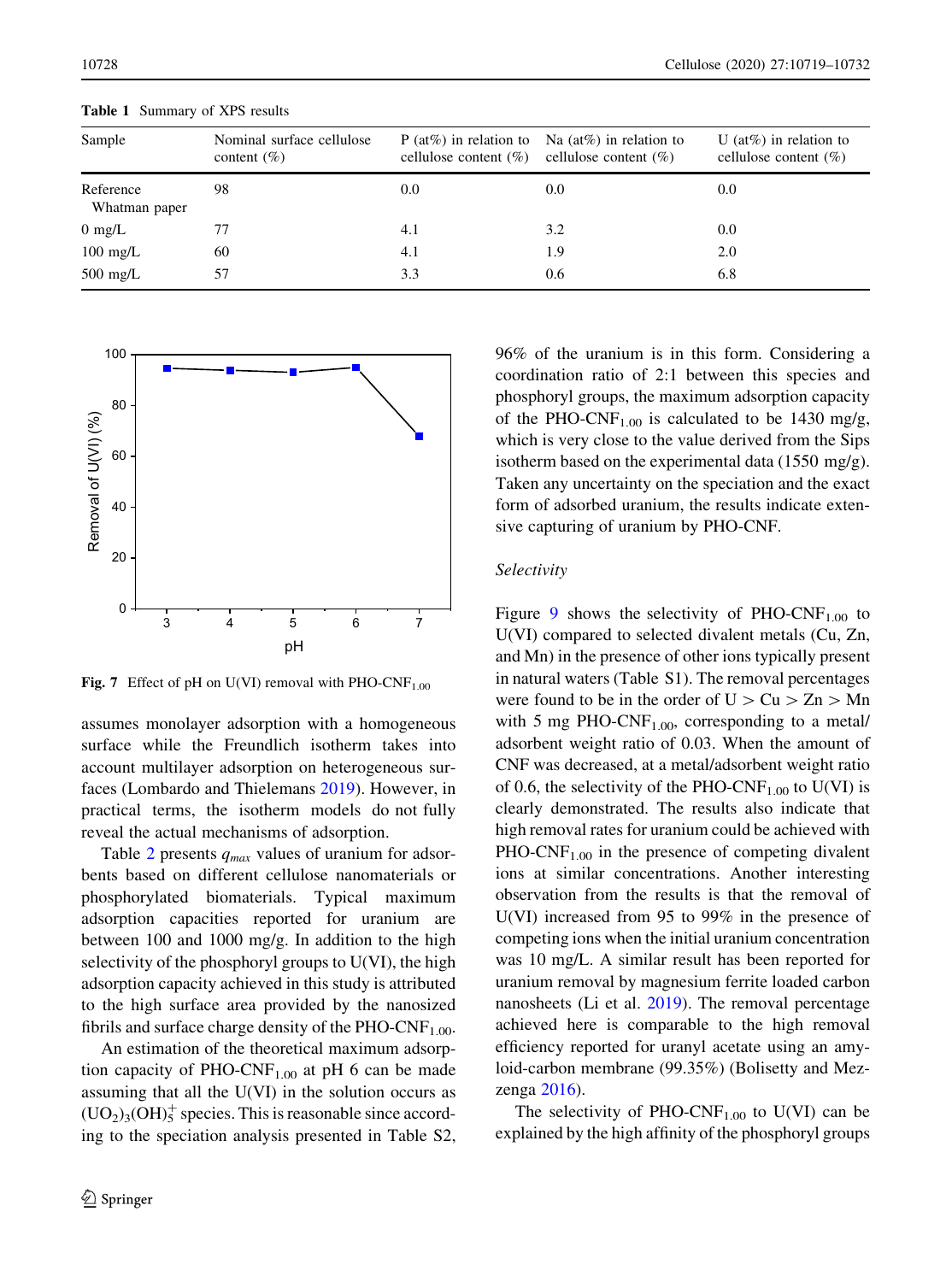<span id="page-10-0"></span>

Fig. 8 Effect of initial concentration of U(VI) on adsorption. Adsorption data fitted to a Langmuir isotherm, b Freundlich isotherm, and c Sips isotherm. d Adsorption data for PHO-CNF<sub>1.00</sub> compared to the theoretical Langmuir, Freundlich, and Sips isotherm models

| <b>Table 2</b> Maximum<br>adsorption capacity of<br>uranium on different<br>organic adsorbents | Adsorbent                    | $q_{max}$ (mg/g)     | References                      |
|------------------------------------------------------------------------------------------------|------------------------------|----------------------|---------------------------------|
|                                                                                                | <b>TEMPO CNF</b>             | 167 (at pH 6.5)      | Ma et al. (2012)                |
|                                                                                                | Phosphorylated cactus fibers | 107 (at $pH$ 4.5)    | Prodromou and Pashalidis (2013) |
|                                                                                                | Phosphorylated chitosan      | 55 (pH not reported) | Morsy $(2015)$                  |
|                                                                                                | Carboxycellulose nanofibers  | 1467 (at pH 7)       | Sharma et al. $(2017)$          |
|                                                                                                | Phosphorylated GO-chitosan   | 779 (at pH 5)        | Cai et al. (2017)               |
|                                                                                                | Phosphorylated chitosan CMC  | 978 (at pH 5)        | Cai et al. (2019)               |
|                                                                                                | Phosphorylated CNF           | 1550 (at $pH_0$ )    | This work                       |
|                                                                                                |                              |                      |                                 |

to uranium. Based on the XPS and batch adsorption studies, it is proposed that the phosphoryl groups play a significant role in the adsorption process. Other factors that can contribute to the high selectivity are the high oxidation state, charge-to-radius ratio and the likelihood of U(VI) to hydrolyze, since solid surfaces typically have a higher affinity to the hydrolyzed species (Cai et al. [2019\)](#page-12-0). Mesoporous silica with phosphonic groups has been found to have high selectivity to uranium against interfering elements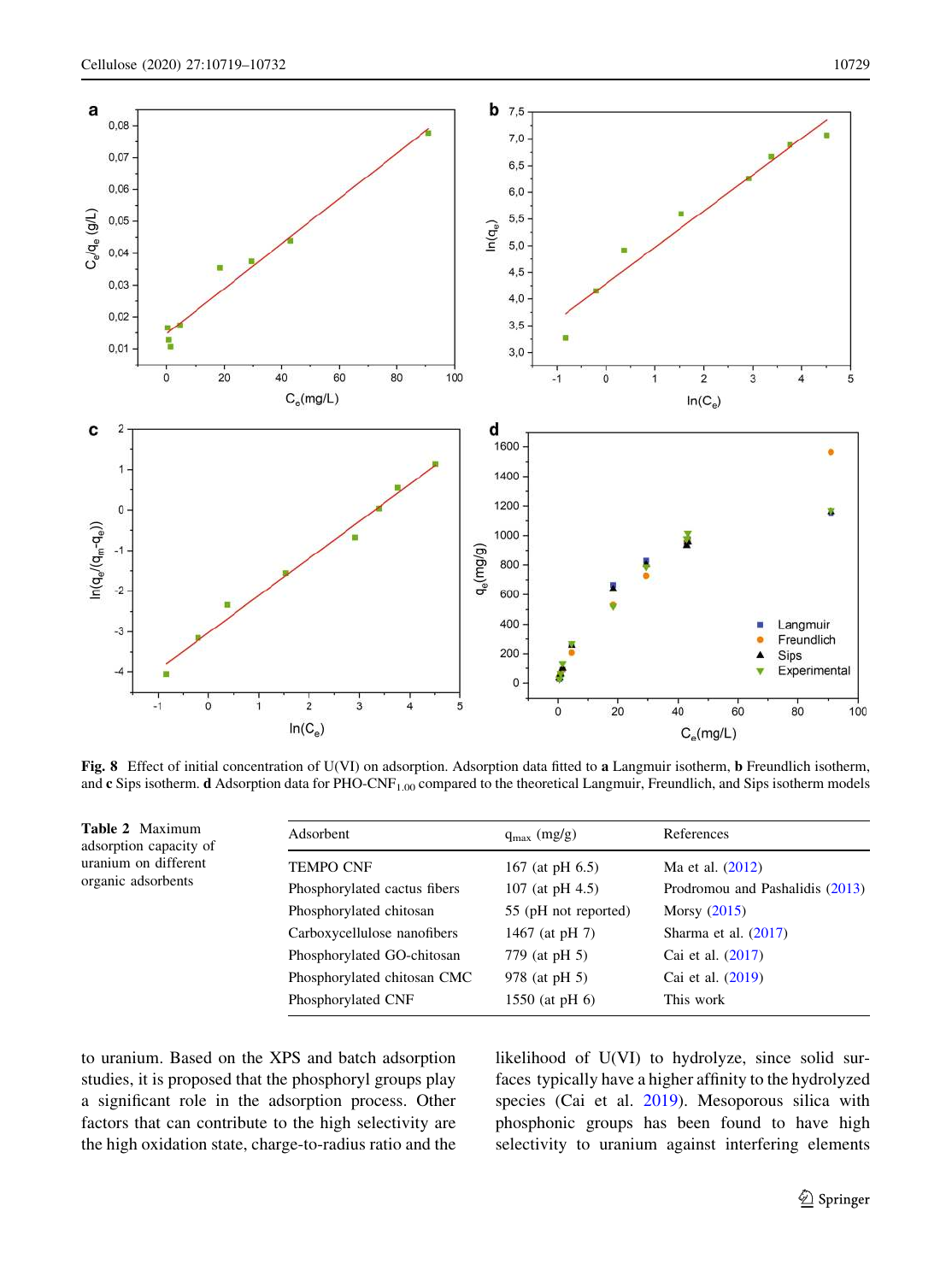<span id="page-11-0"></span>

Fig. 9 Selectivity of PHO-CNF<sub>1.00</sub> to U(VI). Removal of heavy metals by  $PHO-CNF<sub>1.00</sub>$  was studied from solutions containing U, Cu, Zn, and Mn (initial concentrations were 10 mg/L)

such as As, K Ni, Mo, Cu, and Pb (Sarafraz et al. [2017\)](#page-13-0). High selectivity of phosphate-functionalized polyethylene towards uranium compared to  $Cu^{2+}$ ,  $Al^{3+}$ , Fe<sup>3+</sup>, and V<sup>4+</sup> has also been reported (Shao et al. [2017\)](#page-13-0).

# **Conclusions**

This work demonstrates that PHO-CNF can efficiently remove U(VI) from aqueous solutions with an unprecedented maximum bioadsorption capacity of 1550 mg/g. Over 90% removal of U(VI) was achieved in a pH range of 3–6. The efficiency of PHO-CNF can be attributed to the high surface area, anionic charge and the affinity of the phosphoryl groups to U(VI). The morphology of the substrates was studied after adsorption by SEM, TEM, and XPS, which indicated that U(VI) forms sheet-like aggregates with PHO-CNF at high initial U(VI) concentrations. The high selectivity of the PHO-CNF against other metals and ions present in natural waters is demonstrated, which is critical in application of the material for U(VI) removal. Overall, this study shows that PHO-NFC has great potential as an environmentally friendly bioadsorbent for U(VI) removal from highly contaminated waters.

Acknowledgments Open access funding provided by Aalto University. The Academy of Finland Center of Excellence on Molecular Engineering of Biosynthetic Hybrid Materials Research (HYBER) and the H2020-ERC-2017-Advanced Grant ''BioELCell'' (788489) are acknowledged for funding this work. We are also grateful for support of the FinnCERES Materials Bioeconomy Ecosystem. Dr. Joseph Campbell is acknowledged for the XPS measurements. The facilities and technical assistance of Aalto University's OtaNano Nanomicroscopy center (Aalto-NMC) are gratefully acknowledged.

Open Access This article is licensed under a Creative Commons Attribution 4.0 International License, which permits use, sharing, adaptation, distribution and reproduction in any medium or format, as long as you give appropriate credit to the original author(s) and the source, provide a link to the Creative Commons licence, and indicate if changes were made. The images or other third party material in this article are included in the article's Creative Commons licence, unless indicated otherwise in a credit line to the material. If material is not included in the article's Creative Commons licence and your intended use is not permitted by statutory regulation or exceeds the permitted use, you will need to obtain permission directly from the copyright holder. To view a copy of this licence, visit <http://creativecommons.org/licenses/by/4.0/>.

# References

- Aly MM, Hamza MF (2013) A review: studies on uranium removal using different techniques: overview. J Disper Sci Technol 34:182–213. [https://doi.org/10.1080/01932691.](https://doi.org/10.1080/01932691.2012.657954) [2012.657954](https://doi.org/10.1080/01932691.2012.657954)
- Asikainen A, Kahlos H (1979) Anomalously high concentrations of uranium, radium and radon in water from drilled wells in the Helsinki region. Geochim Cosmochim Acta 43:1681–1686. [https://doi.org/10.1016/0016-](https://doi.org/10.1016/0016-7037(79)90187-X) [7037\(79\)90187-X](https://doi.org/10.1016/0016-7037(79)90187-X)
- Beamson G, Briggs D (1992) High resolution XPS of organic polymers. In: The Scienta ESCA 300 Database. Wiley, Chichester, p 56
- Berto S, Crea F, Daniele PG, Gianguzza A, Pettignano A, Sammartano S (2012) Advances in the investigation of dioxouranium(VI) complexes of interest for natural fluids. Coordin Chem Rev 256:63–81. [https://doi.org/10.1016/j.](https://doi.org/10.1016/j.ccr.2011.08.015) [ccr.2011.08.015](https://doi.org/10.1016/j.ccr.2011.08.015)
- Bethke K, Palantöken S, Andrei V, Roß M, Raghuwanshi VS, Kettemann F, Greis K, Ingber TTK, Stückrath JB, Valiyaveettil S, Rademann K (2018) Functionalized cellulose for water purification, antimicrobial applications, and sensors. Adv Funct Mater 28(1800409):1–14. [https://](https://doi.org/10.1002/adfm.201800409) [doi.org/10.1002/adfm.201800409](https://doi.org/10.1002/adfm.201800409)
- Bolisetty S, Mezzenga R (2016) Amyloid-carbon hybrid membranes for universal water purification. Nat Nanotechnol 11:365–372. <https://doi.org/10.1038/NNANO.2015.310>
- Božič M, Liu P, Mathew AP, Kokol V (2014) Enzymatic phosphorylation of cellulose nanofibers to new highly-ions adsorbing, flame-retardant and hydroxyapatite-growth induced natural nanoparticles. Cellulose 21:2713–2726. <https://doi.org/10.1007/s10570-014-0281-8>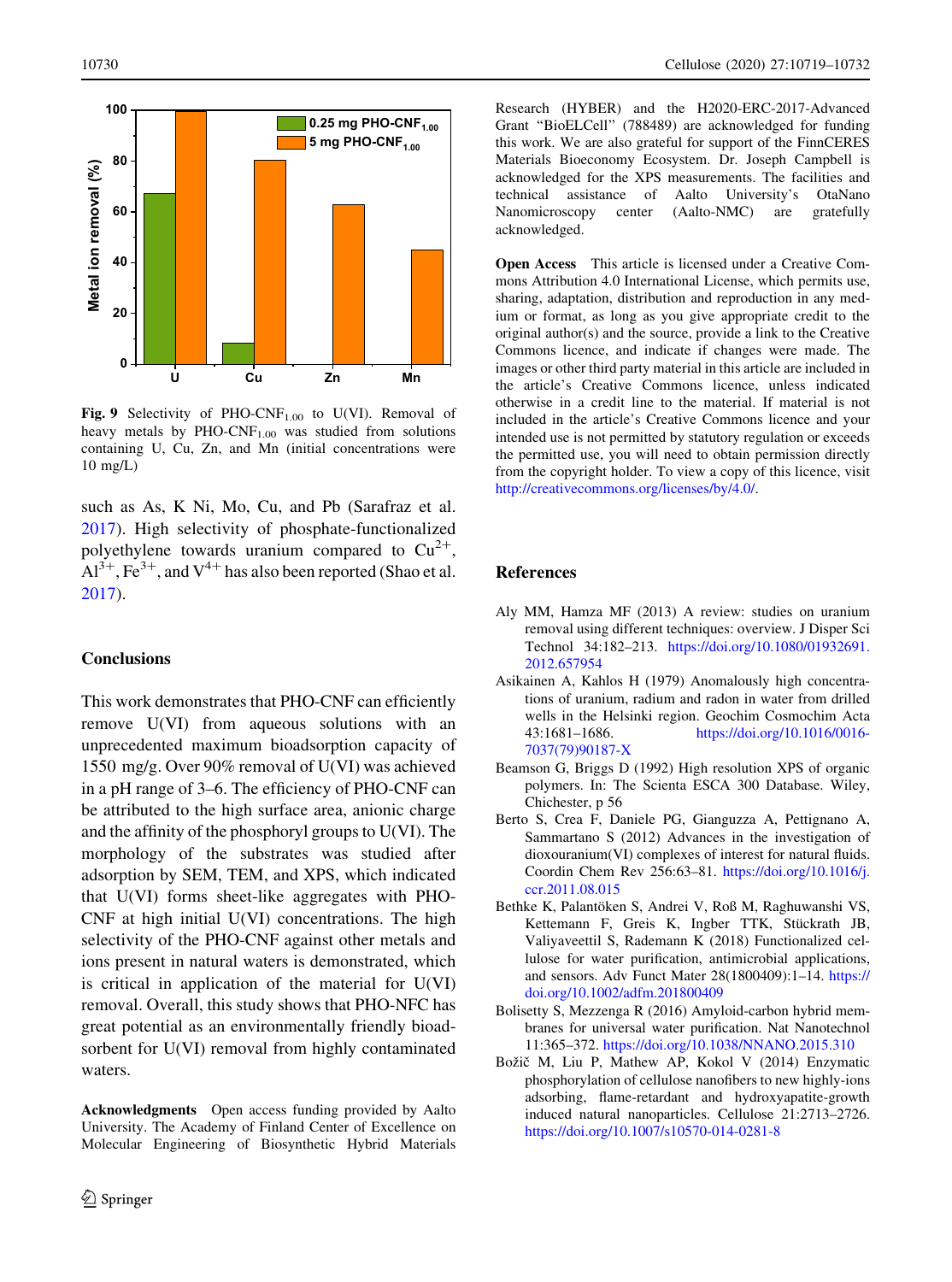- <span id="page-12-0"></span>Bykov GL, Ershov BG (2009) Sorption of uranyl ions on phosphorylated lignin. Radiochemistry 51:292–294. <https://doi.org/10.1134/S1066362209030138>
- Cai Y, Wu C, Liu Z, Zhang L, Chen L, Wang J, Wang X, Yang S, Wang S (2017) Fabrication of a phosphorylated graphene oxide-chitosan composite for highly effective and selective capture of U(VI). Environ Sci Nano 4:1876–1886. <https://doi.org/10.1039/c7en00412e>
- Cai Y, Chen L, Yang S, Xu L, Qin H, Liu Z, Chen L, Wang X, Wang S (2019) Rational synthesis of novel phosphorylated chitosan-carboxymethyl cellulose composite for highly effective decontamination of U(VI). ACS Sustain Chem Eng 7:5393–5403. [https://doi.org/10.1021/acssuschemeng.](https://doi.org/10.1021/acssuschemeng.8b06416) [8b06416](https://doi.org/10.1021/acssuschemeng.8b06416)
- Chen H, Wang Y, Zhao W, Xiong G, Cao X, Dai Y, Le Z, Zhang Z, Liu Y (2017) Phosphorylation of graphehe oxide to improve adsorption of U(VI) from aquaeous solutions. J Radioanal Nucl Chem 313:175–189. [https://doi.org/10.](https://doi.org/10.1007/s10967-017-5274-2) [1007/s10967-017-5274-2](https://doi.org/10.1007/s10967-017-5274-2)
- Dong H, Snyder JF, Tran DT, Leadore JL (2013a) Hydrogel, aerogel and film of cellulose nanofibrils functionalized with silver nanoparticles. Carbohydr Polym 95:760–767. <https://doi.org/10.1016/j.carbpol.2013.03.041>
- Dong H, Snyder JF, Williams KS, Andzelm JW (2013b) Cationinduced hydrogels of cellulose nano fibrils with tunable moduli. Biomacromolecules 14:3338–3345. [https://doi.](https://doi.org/10.1021/bm400993f) [org/10.1021/bm400993f](https://doi.org/10.1021/bm400993f)
- Ghasemi Torkabad M, Keshtkar AR, Safdari SJ (2017) Comparison of polyethersulfone and polyamide nanofiltration membranes for uranium removal from aqueous solution. Prog Nucl Energy 94:93–100. [https://doi.org/10.1016/j.](https://doi.org/10.1016/j.pnucene.2016.10.005) [pnucene.2016.10.005](https://doi.org/10.1016/j.pnucene.2016.10.005)
- Guo X, Feng Y, Ma L, Yu J, Jing J, Gao D, Khan AS, Gong H, Zhang Y (2018) Uranyl ion adsorption studies on synthesized phosphoryl functionalised MWCNTs: a mechanistic approach. J Radioanal Nucl Chem 316:397–409. [https://](https://doi.org/10.1007/s10967-018-5761-0) [doi.org/10.1007/s10967-018-5761-0](https://doi.org/10.1007/s10967-018-5761-0)
- Hokkanen S, Repo E, Suopajärvi T, Liimatainen H, Niinimaa J, Sillanpää M (2014) Adsorption of Ni(II), Cu(II) and Cd(II) from aqueous solutions by amino modified nanostructured microfibrillated cellulose. Cellulose 21:1471–1487. [https://](https://doi.org/10.1007/s10570-014-0240-4) [doi.org/10.1007/s10570-014-0240-4](https://doi.org/10.1007/s10570-014-0240-4)
- Hu F, Di Z, Lin P, Huang P, Wu M, Jiang F, Hong M (2018) An anionic uranium-base metal-organic framework with ultralarge nanocages for selective dye adsorption. Cryst Gowth Des 18:576–580. [https://doi.org/10.1021/acs.cgd.](https://doi.org/10.1021/acs.cgd.7b01525) [7b01525](https://doi.org/10.1021/acs.cgd.7b01525)
- Johansson L-S, Campbell J (2004) Reproducible XPS on biopolymers: cellulose studies. Surf Int Anal 36:1018–1022. <https://doi.org/10.1002/sia.1827>
- Johansson L-S, Campbell J, Koljonen K, Kleen M, Buchert J (2004) On surface distributions in natural cellulosic fibres. Surf Int Anal 36:706–710. <https://doi.org/10.1002/sia.1741>
- Johansson L-S, Tammelin T, Campbell JM, Setälä H, Österberg M (2011) Experimental evidence on medium driven cellulose surface adaptation demonstrated using nanofibrillated cellulose. Soft Matter 7:10917–10924. [https://doi.](https://doi.org/10.1039/C1SM06073B) [org/10.1039/C1SM06073B](https://doi.org/10.1039/C1SM06073B)
- Kapnisti M, Noli F, Misaelides P, Vourlias G, Karfaridis D, Hatzidimitriou A (2018) Enhanced sorption capacities for lead and uranium using titanium phosphates; sorption,

kinetics, equilibrium studies and mechanism implication. Chem Eng J 342:184–195. [https://doi.org/10.1016/j.cej.](https://doi.org/10.1016/j.cej.2018.02.066) [2018.02.066](https://doi.org/10.1016/j.cej.2018.02.066)

- Khan MH, Warwick P, Evans N (2006) Spectrophotometric determination of uranium with arsenazo-III in perchloric acid. Chemosphere 63:1165–1169. [https://doi.org/10.](https://doi.org/10.1016/j.chemosphere.2005.09.060) [1016/j.chemosphere.2005.09.060](https://doi.org/10.1016/j.chemosphere.2005.09.060)
- Klemm D, Cranston ED, Fischer D, Gama M, Kedzior SA, Kralisch D, Kramer F, Kondo T, Lindström T, Nietzsche S, Petzold-Welcke K, Rauchfuß F (2018) Nanocellulose as a natural source for groundbreaking applications in materials science: today's state. Mater Today 21:720–748. [https://](https://doi.org/10.1016/j.mattod.2018.02.001) [doi.org/10.1016/j.mattod.2018.02.001](https://doi.org/10.1016/j.mattod.2018.02.001)
- Li X, Li Y, Wu Q, Zhang M, Guo X, Li X, Ma L, Li S (2019) Ultrahigh uranium uptake by magnetic magnesium ferrite loaded hydrothermal carbon nanosheets under acidic condition. Chem Eng J 365:70–79. [https://doi.org/10.1016/j.](https://doi.org/10.1016/j.cej.2019.02.002) [cej.2019.02.002](https://doi.org/10.1016/j.cej.2019.02.002)
- Liu P, Borrell PF, Božič M, Kokol V, Oksman K, Mathew AJ (2015a) Nanocelluloses and their phosphorylated derivatives for selective adsorption of  $Ag^+$ ,  $Cu^{2+}$  and  $Fe^{3+}$  from industrial effluents. J Hazard Mater 294:177–185. [https://](https://doi.org/10.1016/j.jhazmat.2015.04.001) [doi.org/10.1016/j.jhazmat.2015.04.001](https://doi.org/10.1016/j.jhazmat.2015.04.001)
- Liu X, Li J, Wang X, Chen C, Wang X (2015b) High performance of phosphate-functionalized graphene oxide for the selective adsorption of U(VI) from acidic solution. J Nucl Mater 466:56–64. [https://doi.org/10.1016/j.jnucmat.2015.](https://doi.org/10.1016/j.jnucmat.2015.07.027) [07.027](https://doi.org/10.1016/j.jnucmat.2015.07.027)
- Lombardo S, Thielemans W (2019) Thermodynamics of adsorption on nanocellulose surfaces. Cellulose 26:249–279. <https://doi.org/10.1007/s10570-018-02239-2>
- Ma H, Hsiao BS, Chu B (2012) Ultrafine cellulose nanofibers as efficient adsorbents for removal of  $UO_2^{2+}$  in water. ACS Macro Lett 1:213–216. [https://doi.org/10.1021/](https://doi.org/10.1021/mz200047q) [mz200047q](https://doi.org/10.1021/mz200047q)
- Masruchin N, Park B, Causin V, Um IC (2015) Characteristics of TEMPO-oxidized cellulose fibril-based hydrogels induced by cationic ions and their properties. Cellulose 22:1993–2010. [https://doi.org/10.1007/s10570-015-0624-](https://doi.org/10.1007/s10570-015-0624-0)  $\boldsymbol{0}$  $\boldsymbol{0}$  $\boldsymbol{0}$
- Mautner A, Maples HA, Kobkeatthawin T, Kokol V, Karim Z, Li K, Bismarck A (2016) Phosphorylated nanocellulose papers for copper adsorption from aqueous solutions. Int J Environ Sci Technol 13:1861–1872. [https://doi.org/10.](https://doi.org/10.1007/s13762-016-1026-z) [1007/s13762-016-1026-z](https://doi.org/10.1007/s13762-016-1026-z)
- Morsy AMA (2015) Adsorptive removal of uranium ions from liquid waste solutions by phosphorylated chitosan. Environ Technol Innov 4:299–310. [https://doi.org/10.1016/j.eti.](https://doi.org/10.1016/j.eti.2015.10.002) [2015.10.002](https://doi.org/10.1016/j.eti.2015.10.002)
- Moulder JF, Stickle WF, Sobol PE, Bomben KD (1995) Handbook of X-ray photoelectron spectroscopy: a reference book of standard spectra for identification and interpretation of XPS data. Perkin-Elmer Corp., Physical Electronics Division, Eden Prairie
- Prodromou M, Pashalidis I (2013) Uranium adsorption by nontreated and chemically modified cactus fibres in aqueous solutions. J Radioanal Nucl Chem 298:1587-1595. [https://](https://doi.org/10.1007/s10967-013-2565-0) [doi.org/10.1007/s10967-013-2565-0](https://doi.org/10.1007/s10967-013-2565-0)
- Rajala S, Siponkoski T, Sarlin E, Mettänen M, Vuoriluoto M, Pammo A, Juuti J, Rojas OJ, Franssila S, Tuukkanen S (2016) Cellulose nanofibril film as a piezoelectric sensor